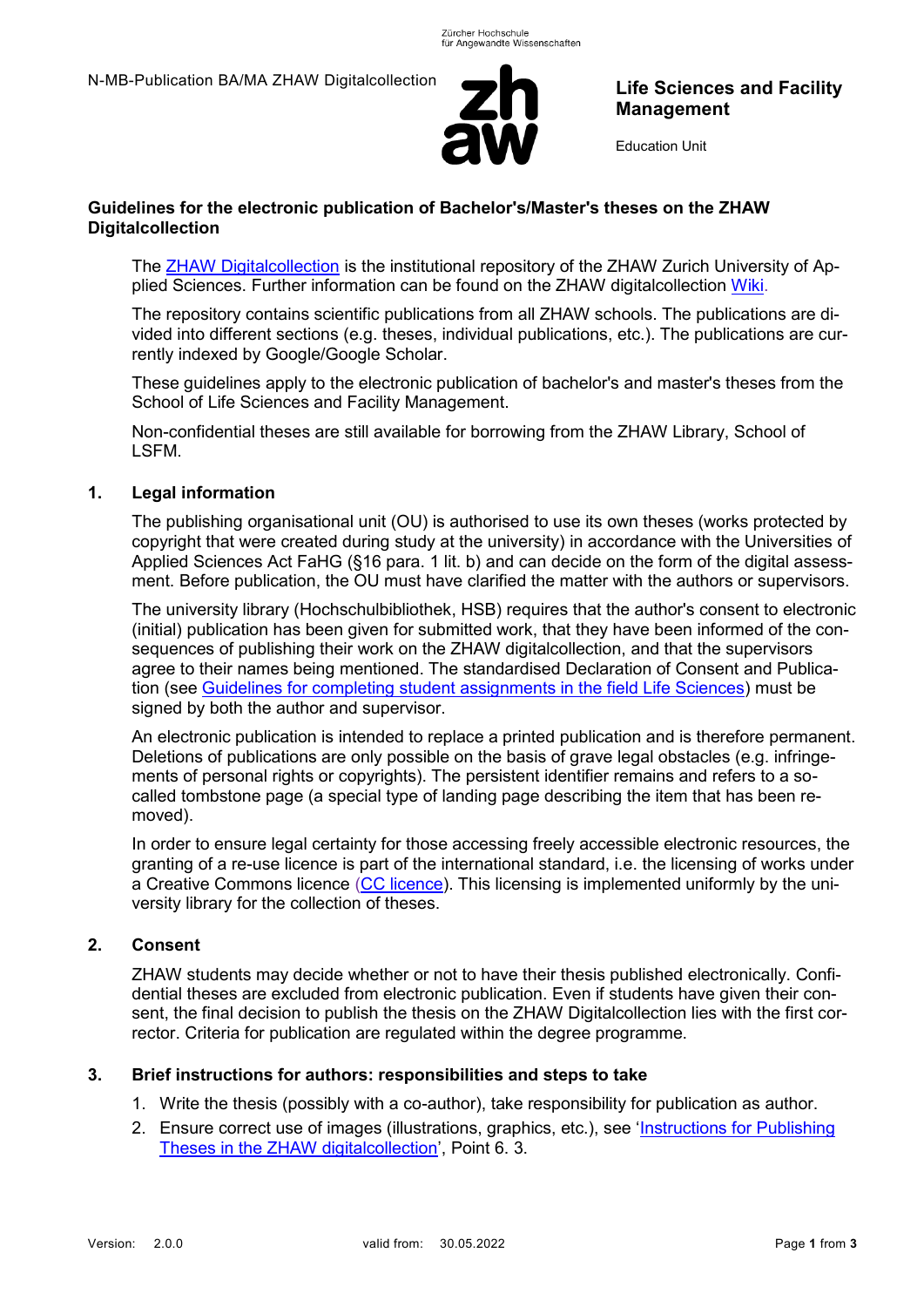

# **Life Sciences and Facility Management**

Education Unit

- 3. Remove/censor personal and sensitive data if the person(s) has/have not given their consent.
- 4. Remove/censor personal details such as address or email.
- 5. Sign the attached 'Declaration of Consent and Release' (consent to electronic publication) and forward it to the supervisor.
- 6. If necessary, remove write-protection (recommended storage format: PDF/A) and forward the work to the supervisor.

## **4. Procedure for the Declaration of Consent for the Electronic Publication of a Thesis on the ZHAW Digitalcollection**

The Declaration of Consent for Electronic Publication of a Thesis in the ZHAW Digitalcollection is part of the bachelor's and master's thesis and must be completed by the student. Each thesis submitted must include an original copy of the consent form (for group theses one per student). Students must define keywords for the online search which are then recorded by the university library in the ZHAW Digitalcollection. These keywords must be listed in the Declaration of Consent.

Students can find the Declaration of Consent for Electronic Publication in the [Guidelines for](https://gpmpublic.zhaw.ch/GPMDocProdDPublic/Vorgabedokumente_Dept/N_AA_Writing_student_assignments.pdf)  [completing student assignments in the field Life Sciences,](https://gpmpublic.zhaw.ch/GPMDocProdDPublic/Vorgabedokumente_Dept/N_AA_Writing_student_assignments.pdf) Appendix 3.

The 1st correctors and external partners should submit their statement with the assessment sheet as to whether they consent to electronic publication.

The students are informed of the decision by email. If the 1st corrector or the external partners do not agree with the publication of the thesis, the students can request a justification from the 1st corrector.

In certain degree programmes, the administrative processes concerning the theses as well as the Declaration of Consent for online publication are recorded in Complesis.

### **5. Procedure for correctors**

The bachelor's/master's thesis is sent to the correctors and external partners by the Academic Office together with the assessment sheet. The correctors/external partners refer to the Declaration Regarding Consent to Electronic Publication from the bachelor's/master's thesis to determine whether the students have agreed to the publication.

The 1st correctors and external partners submit their declaration with the assessment sheet as to whether they consent to electronic publication or not. They return the completed assessment sheet as follows:

BSc Assessment Sheet: [scal@zhaw.ch](mailto:scal@zhaw.ch)

MSc Life Sciences: [msc-ls@zhaw.ch](mailto:msc-ls@zhaw.ch)

MSc Real Estate and Facility Management: [msc-refm@zhaw.ch](mailto:msc-refm@zhaw.ch)

MSc Preneurship for Regenerative Food Systems: [msc-prefs@zhaw.ch](mailto:msc-prefs@zhaw.ch)

The students will be informed by email (cc 1st correctors and external partners) from the relevant academic offices of the decision to publish online.